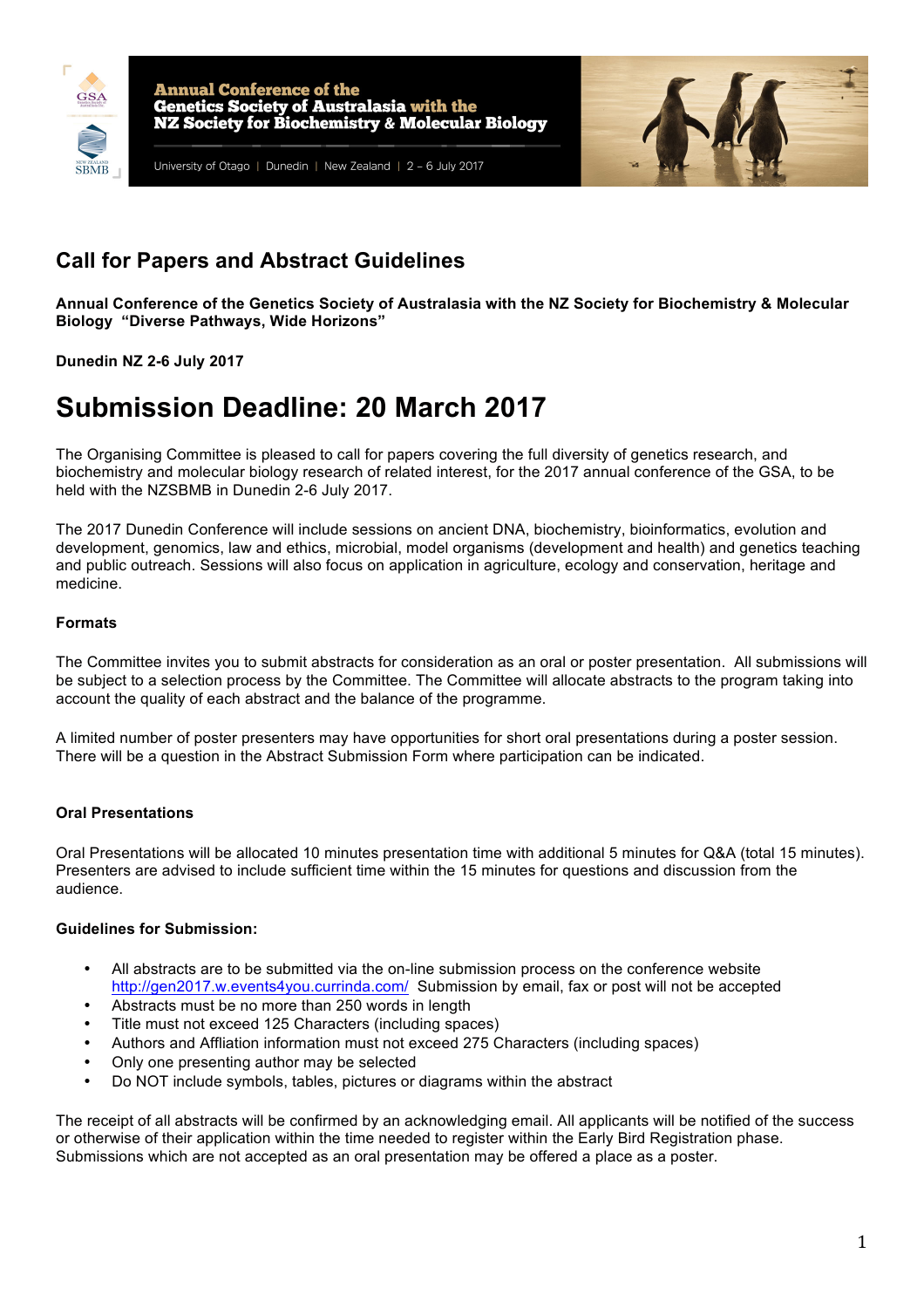Please note that the space available for presentations is limited and preference will be given to papers of the highest quality as judged by the Programme Committee. Authors may only present one oral presentation and unlimited poster presentations.

### **Prepare your abstract**

Abstracts are cut and pasted directly in the Currinda Abstract Management System. You will need:

- A descriptive presentation title of a up to 125 characters including spaces. Use sentence case
- The names, organisations, states and email addresses (optional) for each author (limited to 275 characters including spaces).
- The presentation abstract of no more than 250 words.

#### **Online Abstract Submission**

Abstract submission is via the Currinda Event Management System. If you do not already have a profile you will need to create one in the system before submission. Please see the Vimeo Video which demonstrates the abstract submission process on Currinda.

Do not include references on your abstract.

Select either poster or oral presentation (if your abstract is not accepted for an oral presentation, it may be accepted for a poster).

Select a catergory which best describes your abstract – you may only choose one option, however you if there is not a category that best fits your abstract choose 'Other' and provide some keywords in the box below to help the Committee catergorise your abstract.

Add your title (up to 125 characters including spaces). Titles should be all lowercase do not capitalise any words.

Add the authors and affiliations. There is a space restriction of 275 characters (including spaces) for publishing purposes.

Abstract Text: Abstracts should include the following sub-headings: Background/Aims, Methods, Results, Conclusions and Funding Source(s) unless the nature of the paper dictates otherwise. The abstract text should not exceed 250 words and can be cut and pasted into the abstract text box.

Conflict of interest: Please state any conflict of interest you may have.

Member Students: Travel awards for the Dunedin Conference are available via the GSA Website: http://www.genetics.org.au/awards/#Under

Review/Submission:

Please ensure that you press 'Submit' once you have completed your abstract. Authors will be able to change their submission online up until 20<sup>th</sup> March 2017. After that date the abstract will be locked and authors will not have access. Authors will be advised by email of outcome on 30 March 2017.

#### **Audiovisual Equipment**

Each lecture room will be equipped for the presentation of Power Point slides and include a data projector, computer (with external speakers), lectern and microphone. Multimedia clips should be embedded in your slides. Other audiovisual aids, such as Overhead Projectors, are not available.

Presenters will take their Power Point slides and associated media files to the conference on a memory stick, where an audiovisual technician will load the presentation. All slides will be run from a central presentation computer. However, if you have a complex presentation, which includes multiple media files, we suggest you bring your own laptop as a backup in case of difficulties loading your presentation.